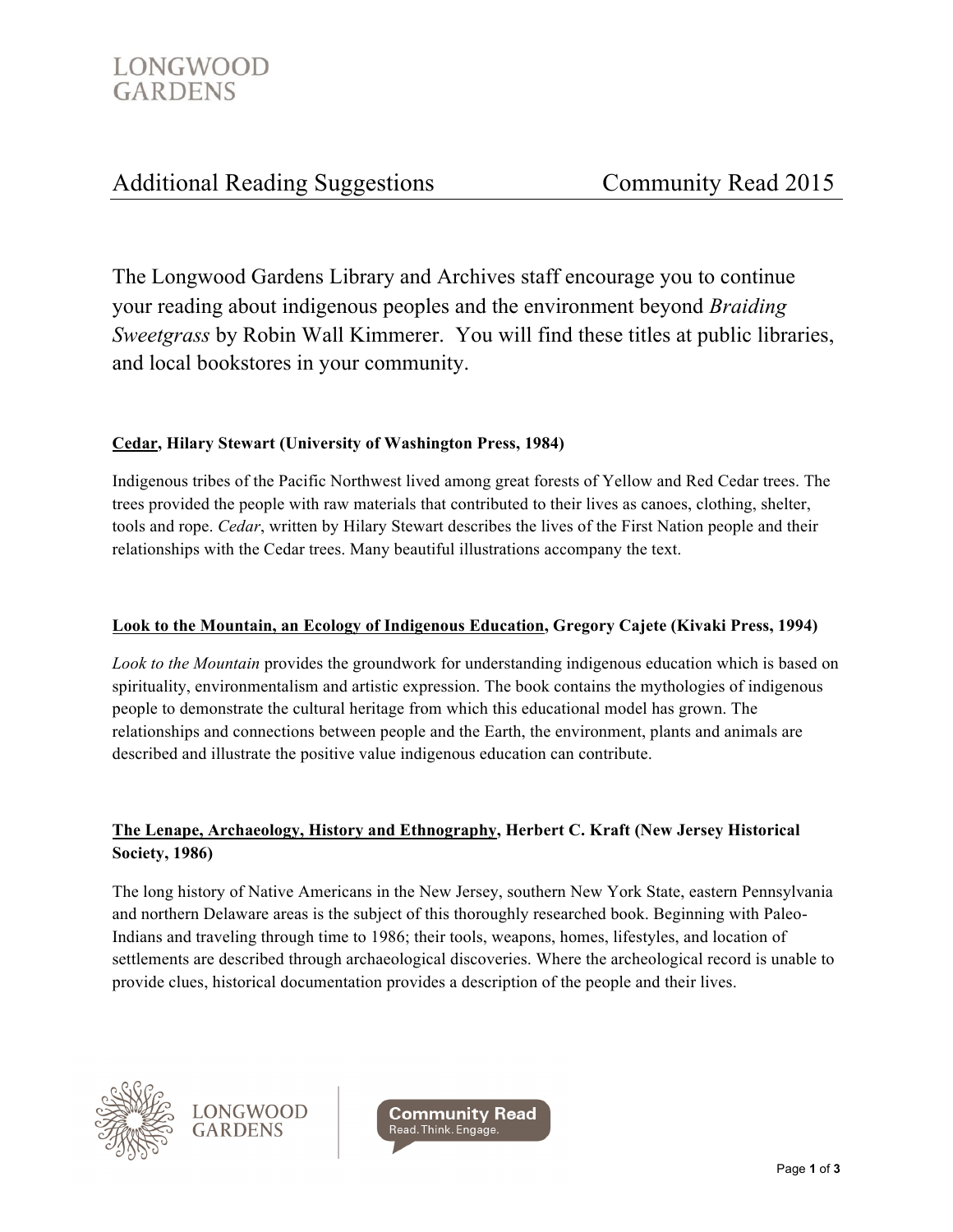# **Forgotten Fires, Native Americans and the Transient Wilderness, Omer C. Stewart (University of Oklahoma Press, 2002)**

This work was written by Omer C. Stewart in 1954. It is an early effort to provide documentation to prove Native American tribes, who used controlled fires to manage the ecosystems in which they lived, played a significant and positive role in those ecosystems with their use of fire. It presents research and historical references that support the practice of maintaining ecosystems with controlled, prescribed fire. These historical practices can provide a context for contemporary land managers for the benefit of endangered species, biodiversity and reduction of fuel loads in forests.

# **A Lenape among Quakers, Dawn G. Marsh (University of Nebraska Press, 2014)**

Hannah Freeman is considered to be the last member of the Lenape Indian Tribe to live in Chester County, Pennsylvania. In this story, the lives of Hannah and her family in Southeastern Pennsylvania during colonization are recreated. Hannah Freeman was a Lenape healer living during the time of the diaspora of her Lenape Tribe. Within the course of her life, the Lenape disappeared from Chester County. Hannah lived and worked with the Quaker community in the Brandywine River Valley, until she was admitted to the Chester County Alms House where she died on March 20, 1802.

# **Wisdom of the Elders, Sacred Native Stories of Nature, David Suzuki and Peter Knudtson (Bantam Books, 1993)**

This thematic collection of nature-based world mythology is paired with contemporary scientific analysis related to each collection of Native stories. The collection presents tales of wisdom and knowledge from South America to Southeast Asia. Themes include world cosmology, ecology, and natural history.

# **Original Instructions, Indigenous Teachings for a Sustainable Future Edited by Melissa K. Nelson (Bear & Company, 2008)**

The seven parts of this book are a collection of life teachings from diverse individuals, who present indigenous perspectives on ideas such as land rights, governance, religious freedom, and conflict resolution with a focus on solutions to worldwide social and environmental challenges.



LONGWOOD **GARDENS** 

Community Read Read. Think. Engage.